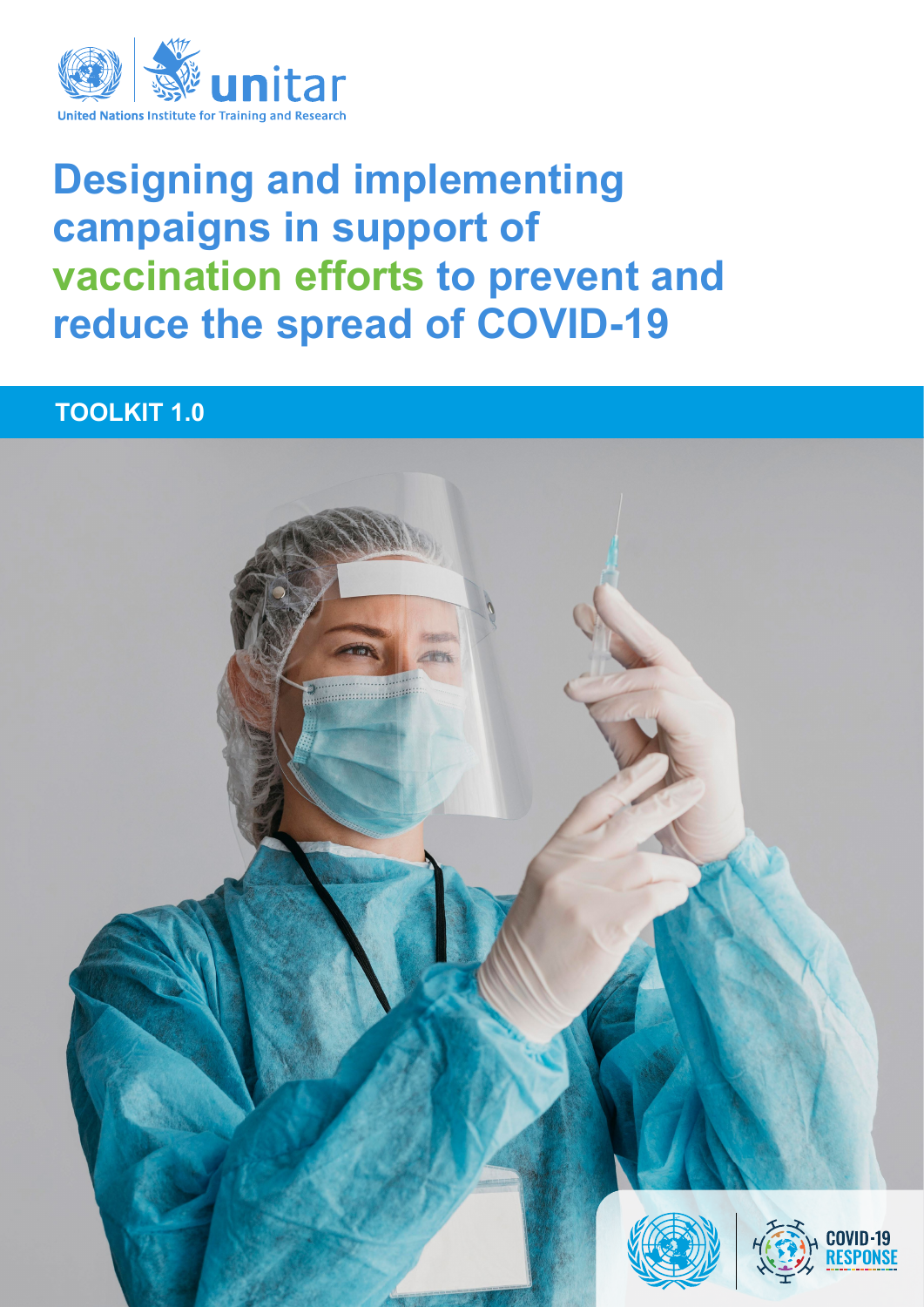# **Toolkit 1.0 – Overview**

# **About this Toolkit**

This toolkit aims to provide a guidance on developing effective COVID-19 communication strategies focused on promoting protective behaviour and maximum uptake of the new COVID-19 vaccines. It aims to support public health teams to ensure that everyone understands how they can protect themselves, their families and communities. The toolkit presents assets can be used to assist local and national efforts to control the spread of COVID-19 and bring about its eventual eradication through vaccination and communication.

## **What the Toolkit covers**

#### **PART I**

## Overview: The impact of COVID-19 to sustainable development

Disasters such as pandemics pose a major challenge to human health and development. This Module aims to illustrate the profound impact that the COVID-19 pandemic has on health systems, economic growth, and sustainable development as a whole, highlighting the need for collective action and to build back better.

- 1. Impact of COVID-19 to sustainable development
- 2. The need for collective action / solidarity
- 3. Build back better

#### **PART II**

#### Uptake of protective behaviors

In the field of pandemic management, the ultimate purpose of communication interventions is focused on increased awareness, increased understanding and the uptake of protective behaviors. This module will look at how to influence the uptake of protective behaviors such as accepting invitations to be vaccinated, altering current behaviors to reduce harm, while encouraging the maintenance of positive behaviors.

- 1. Communication interventions in pandemic management
- 2. What works and what does not work
- 3. Behavior challenges
- 4. Behavior models

#### **PART III**

## Planning vaccine communication campaings

Well designed and implemented communication campaigns will contribute significantly to better understanding, positive beliefs attitudes and behaviour in relation to COVID-19 vaccine uptake. This module presents recommendations for communication programmes aimed at making a significant contribution to behavioral change strategies as well as the achievement of information, attitude and knowledge programme goals.

- 1. Recommendations
- 2. Effective communication and campaigns in support of COVID-19 vaccine up-take
- 3. What evidence tells us about what communication campaigns can deliver
- 4. Common faults in pandemic communication